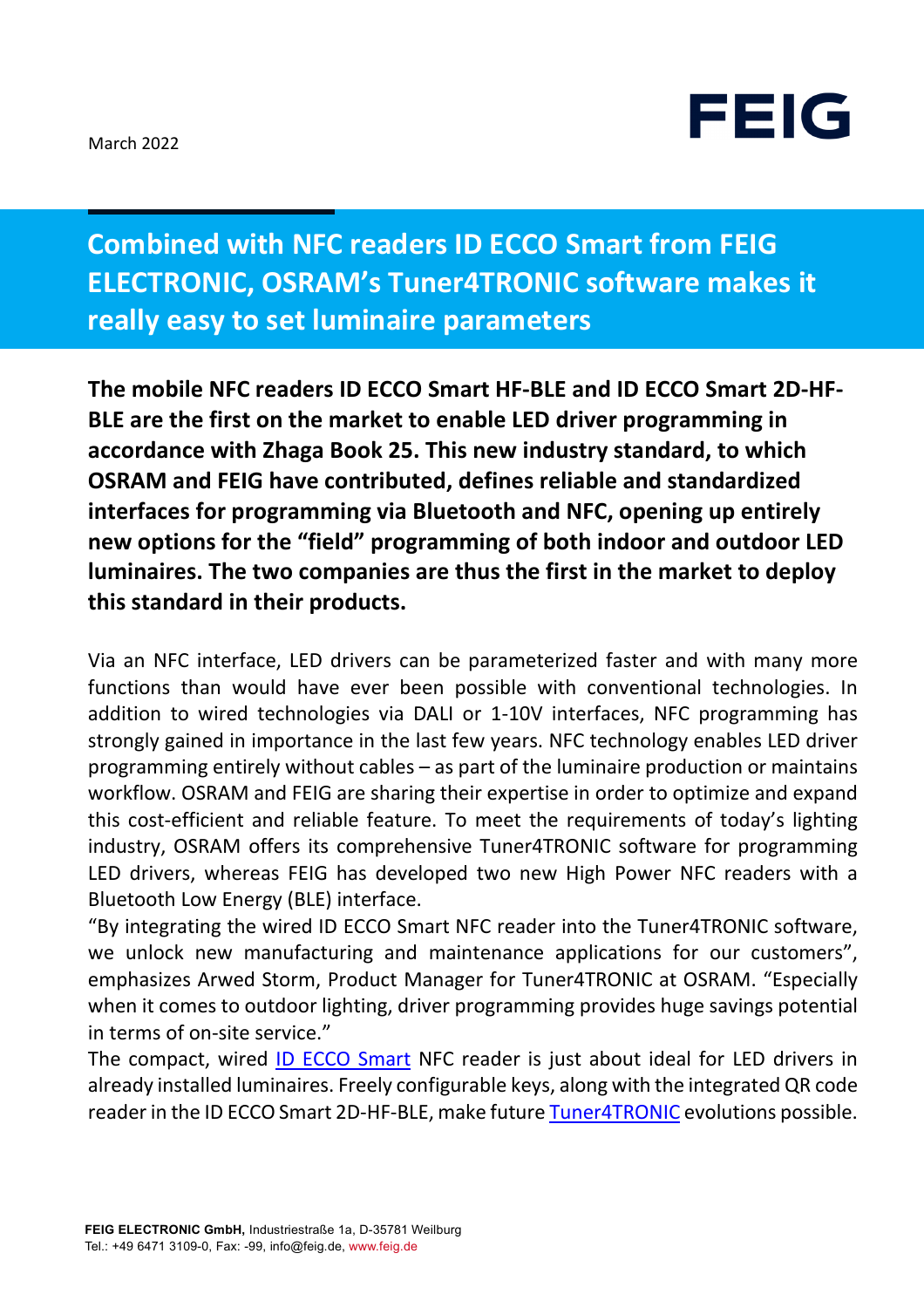

In addition to a powerful NFC Booster, the ID ECCO Smart HF-BLE comes with both a front and a ground antenna covering different ranges. Transponders with different orientations can thus also be detected in critical environments such as a metal housing luminaire.

And thanks to the double-wall ABS plastic housing with protective rubber coating, the robust ID ECCO Smart reader can even survive a fall onto a concrete surface from up to 1.6 meters entirely unscathed. Simply ideal for working smoothly in both indoor and outdoor areas